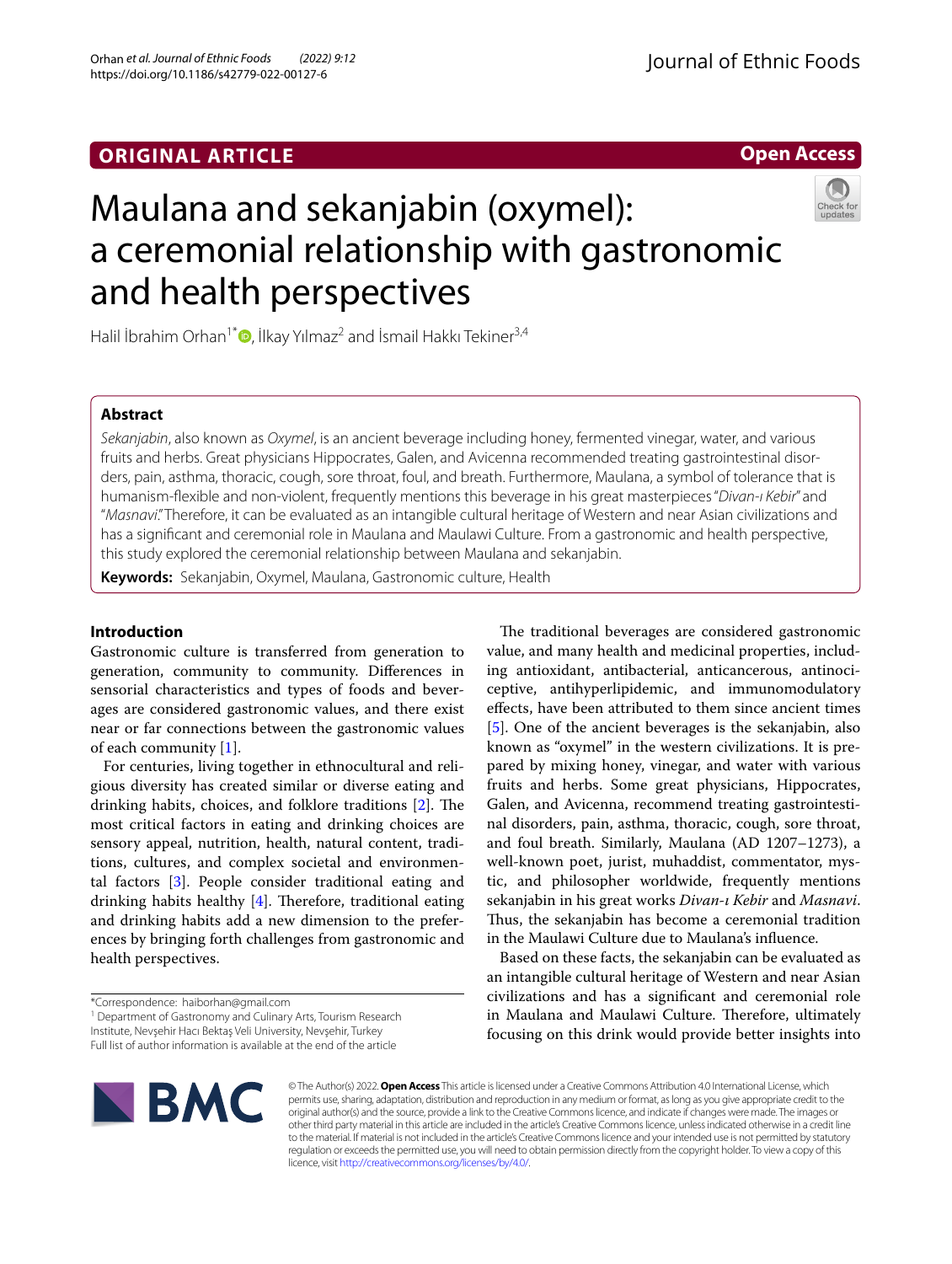understanding and knowledge of traditional beverages by illuminating Maulana's passion for sekanjabin and his infuence across nations and ethnic divisions as the symbol of tolerance, humanism-fexible and non-violent. From a gastronomic and health perspective, this study explores the ceremonial relationship between Maulana and sekanjabin.

#### **Sekanjabin and major ıngredients**

The sekanjabin is considered initially a medicinal drink produced with fermented vinegar and honey from ancient times to the current era  $[6]$  $[6]$ . There are almost 1200 types of sekanjabin described in the Persian pharmaceutical manuscripts, such as Qanoon-fel-teb (The Canon) by Ebn-e-Sina, also known as Avicenna (AD 980–1037), Ketab-al-Hawi (Continents) by Raˆzi's (AD 860–940), and Zakhireh Kharazmshahi by Esmail Jorjani (AD 1042–1136) [\[7](#page-3-6)]. Famous physicians Hippocrates (460–370 BC), Dioscorides (last century AD), Galen (second century AD), Soranus (frst-second century AD), and Paulus Aegineta (seventh century AD), other than Persian physicians, also suggested it for treating epilepsy, fever, ease obstructions in the stomach, oral contraceptive formulation, and asthma [[8\]](#page-3-7).

Sekanjabin is prepared in traditional Iranian folk medicine by boiling equal amounts of honey and vinegar on low heat for 15 min [\[8](#page-3-7)]. According to the British Pharmacopoeia (1898), German Pharmacopoeia (1872), and French Codex (1898), it is the mixture of "concentrating and clarifying one-part white wine vinegar with fourpart honey" [\[9\]](#page-3-8). Honey is a naturally occurring food with superb health effects among its ingredients. It has been used as a therapeutic antioxidant for centuries against cough, fever, asthma, wound healing, antibacterial, antiinfammatory, antifungal, antiviral, and antidiabetic substances, and several functions of becoming immunomodulatory, estrogenic regulatory, antimutagenic, and anticancer  $[10, 11]$  $[10, 11]$  $[10, 11]$  $[10, 11]$  $[10, 11]$ . Dating back to 3,000 BC, the first recorded mention of vinegar was in the Babylonians. Its residues were found in the urns of Egypt and some texts dating from 1200 BC in China and ancient Greece and Rome in 400 BC [[12](#page-3-11)]. Furthermore, vinegar has been preferred as remedies in many cultures due to its bioactive components such as phenolics, favonoids, carotenoids, phytosterols, amino acids, and vitamins E and C  $[13]$  $[13]$ , that determine its antimicrobial, antidiabetic, cholesterollowering responses, antioxidative, antiobesity, antitumor, and antihypertensive effects  $[6, 14]$  $[6, 14]$  $[6, 14]$  $[6, 14]$ . Herbs are frequently associated with health claims, benefcial properties, and flavoring foods and beverages [\[15\]](#page-3-14).

Therapeutics has been central to the medical enterprise and in all places [[16\]](#page-3-15). For instance, German physician Georg Wolfgang (1645–1721) was infuenced by

the iatrochemical doctrine of Paracelsus and improved digestion using oxymel. In Ibn-i Serif's medical book dating from the ffteenth century in Turkey, dodder, fennel, celery and endive, aniseed, squill, pomegranate, raisins, quince, elecampane, mustard, lemon juice, laxative herbs, roots of radish, and aftimun are included in the recipes of Sekanjabin [[17](#page-3-16)[–19](#page-4-0)].

#### **Theoretical background**

Since ancient times, sekanjabin has been used with medicinal plants and herbs to treat some diseases [\[20](#page-4-1)]. In Persian medicine, with squill to treat asthma [\[21](#page-4-2)], *Capparis spinosa* to adjust blood glucose and triglycerides in diabetic patients [\[22\]](#page-4-3), thyme to treat obesity-induced metabolic disorders [[6\]](#page-3-5), and quince to increase appetite, cleanse the liver, and remove fever [[23](#page-4-4)]. Other famous physicians Aegina (AC 625–690), Ibn al-Bayṭār (AD 1197–1248), al-Razi (AD 865–925), Hâkim Barakat (AD thirteenth century), Sheik (AD 1373–1431), Rhazes, and Haly Abbas suggest it for breastfeeding mothers [\[24](#page-4-5)], remedying hypersplenism [[25\]](#page-4-6), treatment of stroke [\[26](#page-4-7)], foul breath, liver, stomach, and spleen disorders [\[27](#page-4-8)], stomach pain, malaria, quenching one's thirst [\[28](#page-4-9)], and treatment of asthma [\[21](#page-4-2)]. Furthermore, Hippocrates, the father of modern medicine, recommended cider vinegar mixed with honey to treat coughs and colds [[12](#page-3-11)], whereas Avicenna suggested Sikanjabin al-buzuri (seed oxymel) for opium fends in his great work entitled "al-Qānūn fī al-Ṭibb [[29\]](#page-4-10).

#### **Maulana and Sekanjabin**

Maulana (AD 1207–1273) was a poet, jurist, muhaddist, commentator, mystic, and philosopher, who caused deep sorrow for people from many diferent cultures in the east and the west after his death. The United Nations Educational, Scientifc and Cultural Organization (UNE-SCO) declared 1973 as the "Maulana Year" on its 700th anniversary of death and the year 2007 as its 800th anniversary of birth [[30\]](#page-4-11).

The basis of the Maulana philosophy is the concept of "love." Love is a universal phenomenon from the window of Maulana, and it encompasses the whole of humanity regardless of religion, language, or race. He is also an absolute master in logic, philosophy, mathematics, geometry, astronomy, and medicine, although he is regarded as one of the greatest Sufi spiritual masters [[31](#page-4-12)].

Maulana's masterpieces *Divan-ı Kebir* and *Masnavi* describe the sekanjabin as a thirst quench and medicinal beverage. Maulana attaches great importance to the sekanjabin [\[32](#page-4-13)]. For instance, he explains the skin color with those words: "*the redness of face is due to increase in blood, yellowness due to swelling of bile, the white face from sputum, and brownish face due to*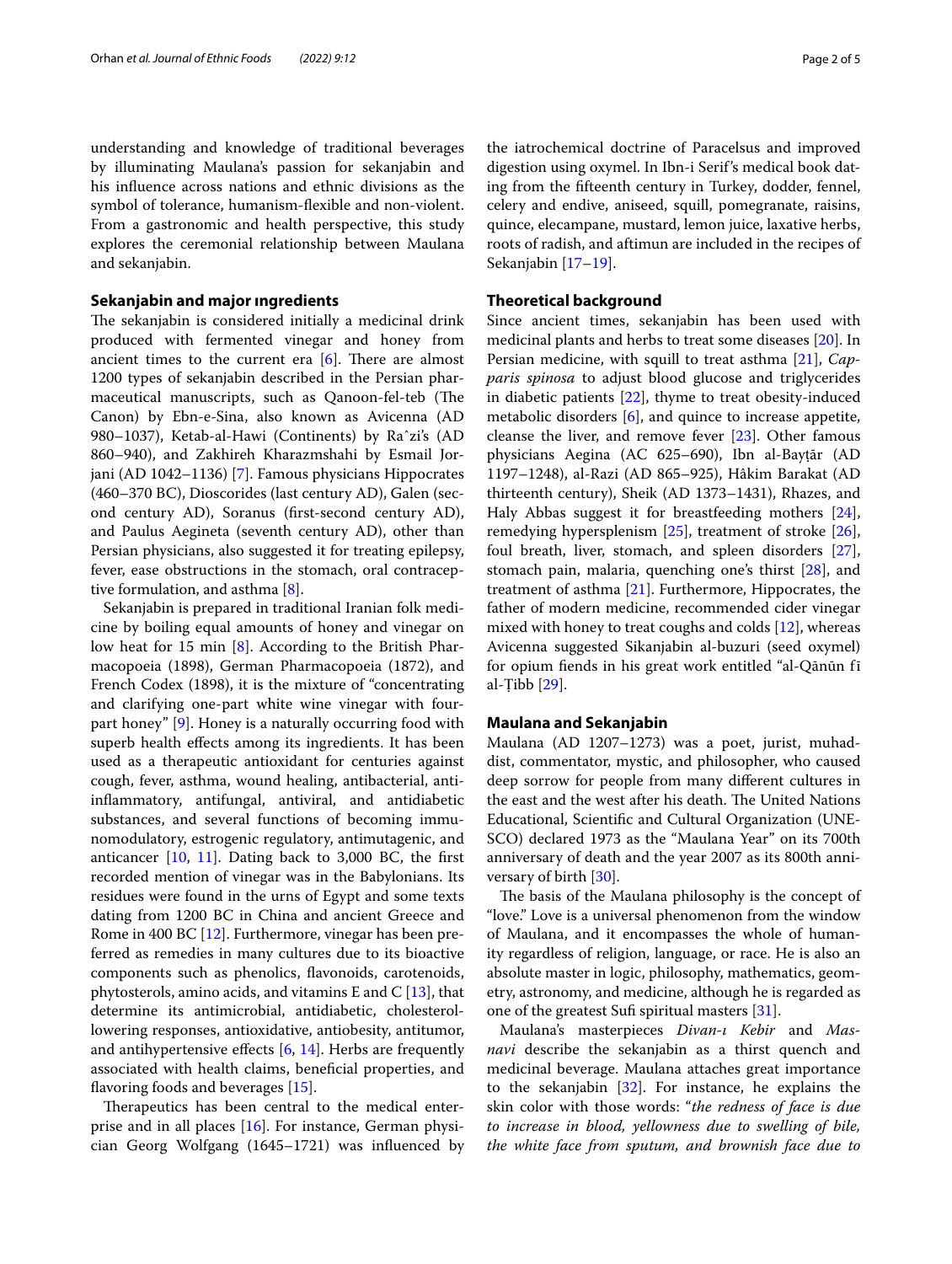falling in love." Therefore, jaundice on Maulana's face in his advanced ages might be due to "swelling of bile," and he points to the sekanjabin to remove excess bile [[23\]](#page-4-4).

In Mevleviyeh, the followers of Maulana, the sekanjabin has been the most consumed drink because Maulana loves it. They also believe that it increases appetite if drunk before eating and improves digestion if consumed after a meal. Accordingly, Mevleviyeh culture takes culinary responsibilities very seriously [\[33](#page-4-14)], and some of the foods mentioned in Maulana's masterpiece "*Masnavi*" still exist in the Cuisine of Konya, where Maulana lived and died [\[1](#page-3-0)].

The Masnavi, also written as Masnavi-ye-Ma'navi, Mathnawi, or Mathnavi, is a series of six books of poetry in Persian that contains 25,000 verses or 50,000 lines. Maulana began dictating the frst book around 54-yearold and continued composing poems until he died in 1273. The sixth and final book would remain incomplete. According to Whinfeld's translation from Persian to English in 2017 [[34\]](#page-4-15), in Book 1, Maulana talks about sekanjabin in diferent ways:

*Book I, prologue, 23–24 Hail to thee, then, O LOVE sweet madness! Tou who heals all infrmities! Who art the physician of our pride and self-conceit! Who art our Plato and our Galen! Book I, Story XII, 3210 How could the excellence of the leech's art be seen? If vile base copper were not mingled, How could the alchemist Show his skill? Defects are the mirrors of the attributes of beauty, The base is the mirror of the High and Glorious One, Because one contrary Show foth its contrary, As vinegar's sourness shows honey's sweetness. Book I, Story XII, 3211 Because one contrary shows forth its opposite, As vinegar's sourness shows honey's sweetness. Book I, Story XV, 3663–3664 I have, as it were, mixed honey with vinegar, To aid the sickness of your hearts, When you are cured of your sickness, O invalid,* Then leave out the vinegar and eat pure honey.

## **Research methodology**

Maulana touches on the medical uses of sekanjabin in his works, and in some of his philosophical couplets, he also makes metaphorical approaches through honey, vinegar, and sekanjabin. After his death, it and its consumption have become a traditional symbol among his followers.

This study is a retrospective investigation of the causes of the ceremonial relationship between Maulana and sekanjabin from gastronomic and health perspectives.

Therefore, our research methodology is based on two guiding questions behind Maulana's consumption choice of the sekanjabin—the frst that he consumed it *for "health reasons"* and the second that he drank it for "*cultural reasons*."

To explain the guiding questions, we followed up on the fate of serkanjabin from ancient times to Maulana's works surveying the literature and getting the opinion of two academics from gastroenterology and Seljuk Cuisine backgrounds, respectively.

#### **Results**

Sekanjabin is an intangible cultural heritage of Western and near Asian civilizations and has a signifcant and ceremonial role in Maulana and Maulawi Culture. From a gastronomic and health perspective, this study explored the ceremonial relationship between Maulana and sekanjabin. Overall, we think that Both gastronomic culture and health care might cause Maulana's passion for sekanjabin; it is tough to say for sure.

Understanding people's behaviors and the evolution of food systems are needed to assess the connections and interdependence of people and organizations across a food system [[35\]](#page-4-16). Traditional foods or beverages nourished our ancestors throughout humans' evolutionary history and have been serving diverse purposes, including nutrition, medication, and socio-economic benefts [[36\]](#page-4-17). Rocillo-Aquino et al. [[37](#page-4-18)] describe the world as "*traditional*," i.e., that which follows the ideas, norms, or past customs within the scope of four signifcant dimensions "*time, place, know-how*, and *cultural meaning*." In other words, the term "traditional" characterizes the transmission of knowledge and raw materials between generations, but with diferent perceptions and meanings for each person in terms of eating and drinking habits, sociodemographic profile, and experiences  $[37]$ . The novelty of this work is that it has not been discussed from Maulana's point of view on gastronomic and health perspective, although there exists knowledge of some characteristics of the Sekanjabin such as culture, history, regions, celebration, and ancient categories.

The traditional foods and beverages vary from one region and are generally transmitted and sustained through informal practice  $[38]$  $[38]$ . In the case of the Sekanjabin, we see that it has been formally available in the medicinal books since ancient times. This means that its medicinal potential has been assessed and adopted culturally. Health starts with eating and drinking choices, usually considered the same thing  $[39]$  $[39]$  $[39]$ . The information about Maulana's health situation is minimal. According to Mevleviyeh sources and Maulana's son, he was generally healthy, although he had blood pressure symptoms and *Jaundice*, i.e., yellow color of the skin. Jaundice can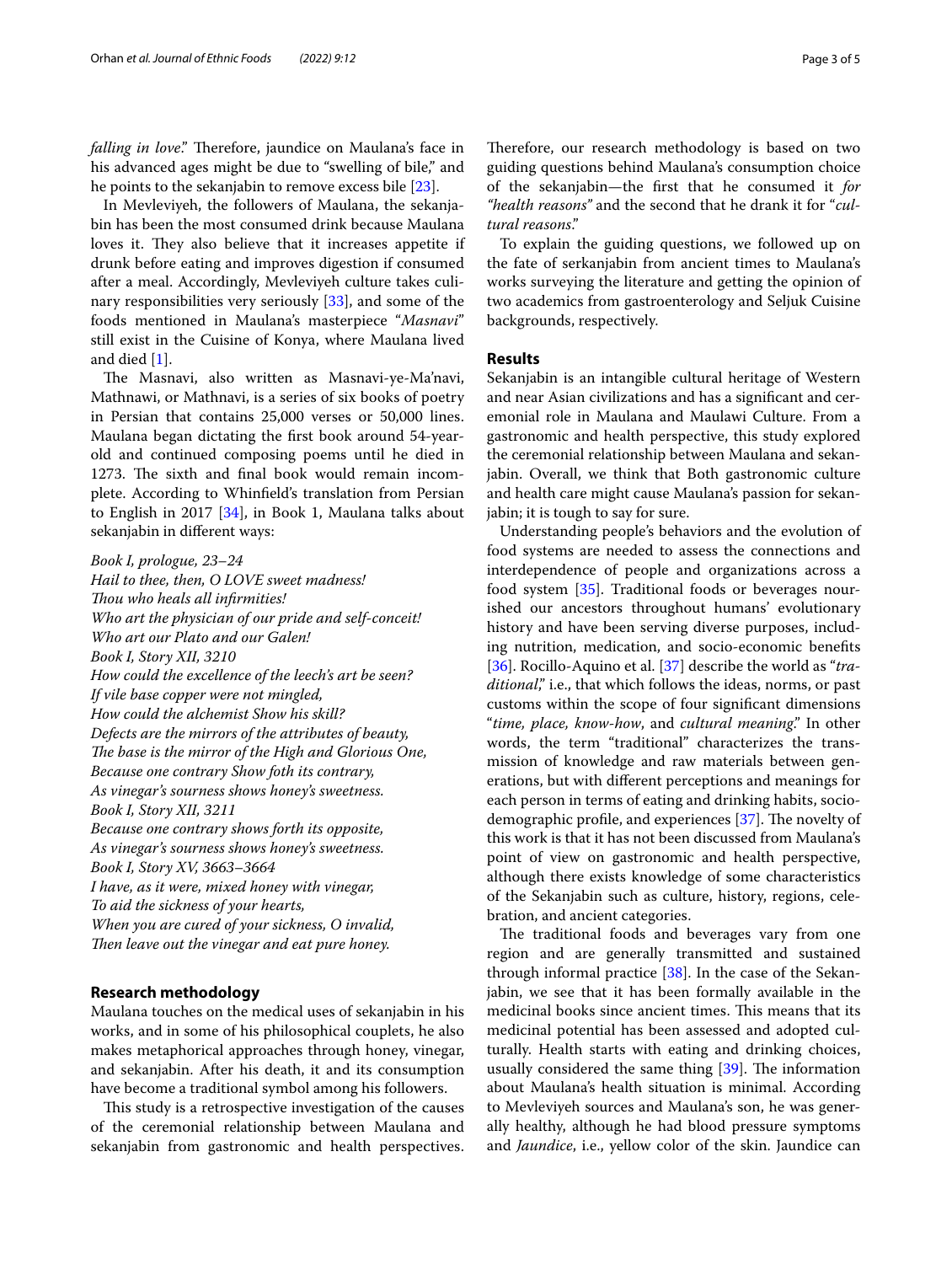be a symptom of a few health issues with the liver, gallbladder, or pancreas [\[40](#page-4-21)]. In his works, Maulana connects Jaundice to the increase of bile and claims the sekanjabin removes excess bile. In the literature, the works report that antioxidant and anti-infammatory activities of honey diminish oxidative stress and apoptosis through the bile duct in jaundice [\[41\]](#page-4-22), and vinegar decrease liver damage [[42\]](#page-4-23). Considering this fact, our work indicates that Maulana's philosophy of eating and drinking is aware of the fne line between culture and health and considered the same thing, depending on the circumstances.

Traditional drinks also infuence social life and preserve cultural heritage, not only bringing health benefts [\[43](#page-4-24)]. Maulana possibly preferred consuming it due to cultural reasons in the Balkh geography, where Maulana was born and spent a part of his childhood. Similarly, *Balkh pilaf* is one of the most popular dishes in Mevleviyeh Cuisine, undoubtedly indicating the infuence of cultural origin on Maulana's passion for sekanjabin. Additionally, Maulana has a naive personality, not only a Sufi but also a mathematician, astronomer, and philosopher. He grew up in an intellectual environment. Maulana says, "*sekanjabin is not good if honey and vinegar are not equal in the composition of sekanjabin*." We understand that he thinks of its sensorial characteristics based on his words. In Mevleviyeh, eating and drinking cannot be separated from other realities to reach God. Our work provides an insight into the cultural place of the Sekanjabin from Maulana's perspective, which has not been sufficiently examined yet.

#### **Conclusion**

This study is based on two guiding questions behind Maulana's passion for the sekanjabin. From our point of view, Maulana consumed it due to both gastronomic and health reasons; it is tough to say for sure. Interestingly, the sekanjabin started migrating from Persia to Greek and Roman civilizations and built a gastro-medical bridge between diferent cultures. Its ancient inheritance and knowledge for hundreds of years over broad geographies fnally met in one place, Maulana, a symbol of science and culture, not only of tolerance, which is humanism-fexible and non-violent. Overall, we conclude that society should be aware of the traditional drinks and respect what they deserve in life.

#### **Acknowledgements**

Our special appreciation goes to Prof. Dr. Kürşat Türkdoğan and Dr. Nevin Halıcı for their signifcant and valuable contributions to this study from health and gastronomic perspectives.

#### **Author contributions**

All authors contributed equally to the creation of the present article. All authors read and approved the fnal manuscript.

#### **Funding**

This study has received no fnancial support.

#### **Availability of data and materials**

All the data supporting the fndings of this study are available within the article.

## **Declarations**

#### **Competing interests**

The authors declare no competing interests.

#### **Author details**

<sup>1</sup> Department of Gastronomy and Culinary Arts, Tourism Research Institute, Nevşehir Hacı Bektaş Veli University, Nevşehir, Turkey. <sup>2</sup> Department of Gastronomy and Culinary Arts, Faculty of Fine Arts, Design and Architecture, Başkent University, Ankara, Turkey. <sup>3</sup> Department of Nutrition and Dietetics, Faculty of Health Sciences, İstanbul Sabahattin Zaim University, 34303 Küçükçekmece, Istanbul, Turkey. <sup>4</sup> Department of Food and Nutrition, Institute of Graduate Studies, İstanbul Sabahattin Zaim University, 34303 Küçükçekmece, Istanbul, Turkey.

#### Received: 20 November 2021 Accepted: 1 April 2022 Published online: 11 April 2022

#### **References**

- <span id="page-3-0"></span>1. Batu A, Batu H. Historical background of Turkish gastronomy from ancient times until today. J Ethnic Foods. 2018;5(2):76–82.
- <span id="page-3-1"></span>2. Bradatan C. Cuisine and cultural identity in Balkans. AEER. 2003;21(1):43–7.
- <span id="page-3-2"></span>3. Milošević J, Žeželj I, Gorton M, Barjolle D. Understanding the motives for food choice in Western Balkan Countries. Appetite. 2012;58(1):205–14.
- <span id="page-3-3"></span>4. Sproesser G, Ruby M, Arbit N, Akotia C, Alvarenga M, Bhangaokar R, et al. Understanding traditional and modern eating: the TEP10 framework. BMC Public Health. 2019;19(1):1–14.
- <span id="page-3-4"></span>5. Sõukand R, Pieroni A, Biró M, Dénes A, Dogan Y, Hajdari A, et al. An ethnobotanical perspective on traditional fermented plant foods and beverages in Eastern Europe. J Ethnopharmacol. 2015;170:284–96.
- <span id="page-3-5"></span>6. Nimrouzi M, Abolghasemi J, Sharif M, Nasiri K, Akbari A. Thyme oxymel by improving of infammation, oxidative stress, dyslipidemia and homeostasis of some trace elements ameliorates obesity induced by high-fructose/ fat diet in male rat. Biomed Pharmacother. 2020;126:110079.
- <span id="page-3-6"></span>7. Zargaran A, Zarshenas MM, Mehdizadeh A, Mohagheghzadeh A. Oxymel in medieval Persia. Pharm Hist. 2012;42(1):11–3.
- <span id="page-3-7"></span>8. Kordafshari G, Kenari H, Esfahani M, Ardakani M, Keshavarz M, Nazem E, et al. Nutritional aspects to prevent heart diseases in traditional persian medicine. J Evid Based Complement Altern Med. 2014;20(1):57–64.
- <span id="page-3-8"></span>9. Johnston CS, Gaas CA. Vinegar: medicinal uses and antiglycemic effect. Medscape Gen Med. 2006;8(2):61.
- <span id="page-3-9"></span>10. Ahmed S, Sulaiman S, Baig A, Ibrahim M, Liaqat S, Fatima S, et al. Honey as a potential natural antioxidant medicine: an insight into its molecular mechanisms of action. Oxid Med Cell Longev. 2018;2018:1–19.
- <span id="page-3-10"></span>11. Abbas A, Ghozy S, Minh L, Hashan M, Soliman A, Van N, et al. Honey in bronchial asthma: from folk tales to scientifc facts. J Med Food. 2019;22(6):543–50.
- <span id="page-3-11"></span>12. Bourgeois JF, Barja F. The history of vinegar and of its acetifcation systems. Arch Sci. 2009;62:147–60.
- <span id="page-3-12"></span>13. Budak N, Aykin E, Seydim A, Greene A, Guzel-Seydim Z. Functional properties of vinegar. J Food Sci. 2014;79(5):R757–64.
- <span id="page-3-13"></span>14. Ho C, Lazim A, Fazry S, Zaki U, Lim S. Varieties, production, composition and health benefts of vinegars: a review. Food Chem. 2017;221:1621–30.
- <span id="page-3-14"></span>15. Spence C. Why is piquant/spicy food so popular? Int J Gastron Food Sci. 2018;12:16–21.
- <span id="page-3-15"></span>16. Kris N, Lazari D, Maloupa E, Stikoudi M. Introducing Dittany of Crete (*Origanum dictamnus* L.) to gastronomy: a new culinary concept for a traditionally used medicinal plant. Int J Gastron Food Sci. 2015;2(2):112–8.
- <span id="page-3-16"></span>17. Chipman L. The world of pharmacy and pharmacists in Mamlūk Cairo. 1st ed. Leiden, The Netherlands: Brill Publishing; 2010.